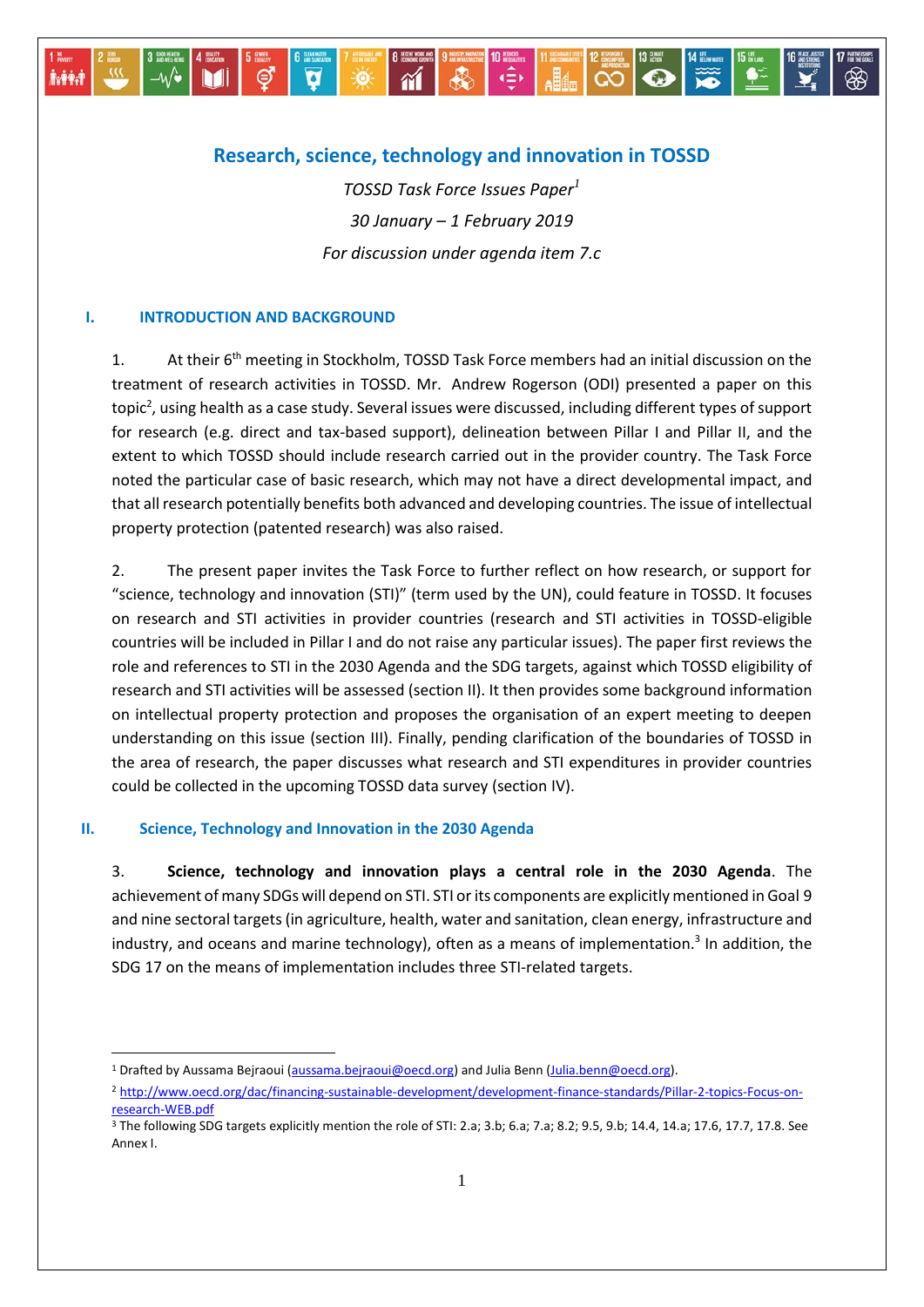4. Given the developmental nature of the SDGs, most STI-related targets place emphasis on **applied research**. **Basic research** is not specifically mentioned, but could be considered as being covered by Target 9.5 – "*Enhance scientific research, upgrade the technological capabilities of industrial sectors in all countries, in particular developing countries, including, by 2030, encouraging innovation and substantially increasing the number of research and development workers per 1 million people and public and private research and development spending".* The crucial role of basic science for sustainable development is also acknowledged by the United Nations Science Advisory Board<sup>4</sup> that refers to it as *"a principal requirement for innovation"* and calls for the provision of a *"productive scientific environment, including long-term investments, to advance fundamental knowledge about the world" 5* .

5. **Many of the STI-related SDG targets explicitly mention challenges faced by, and the need to support, developing countries<sup>6</sup> . The STI components of the 2030 Agenda more broadly are closely associated with the notion of international co-operation**<sup>7</sup> . On this basis, possible eligibility criteria for including in TOSSD STI activities undertaken in provider countries could be that they convey substantial benefits to, and are implemented in collaboration with, TOSSD-eligible countries or their institutions.

6. The 2030 Agenda has also triggered the creation of **multi-stakeholder institutions in charge of monitoring STI for sustainable development**, such as the Technology Facilitation Mechanism  $(TFM)<sup>8</sup>$ . The TFM has three components:

- United Nations Interagency Task Team on Science, Technology and Innovation for the SDGs (IATT) $9$ ;
- Collaborative Multistakeholder Forum on Science, Technology and Innovation for the SDGs (also called STI Forum) $^{10}$ ; and

-

<sup>4</sup> The central function of the United Nations Advisory Board is to provide advice on STI for sustainable development to the UN Secretary-General and to Executive Heads of UN organisations. See [https://en.unesco.org/themes/science-sustainable](https://en.unesco.org/themes/science-sustainable-future/scientific-advisory-board-united-nations-secretary-general)[future/scientific-advisory-board-united-nations-secretary-general.](https://en.unesco.org/themes/science-sustainable-future/scientific-advisory-board-united-nations-secretary-general)

<sup>5</sup> See the executive summary of the "Science for sustainable development: policy brief by the Scientific Advisory Board of the UN Secretary-General" <https://unesdoc.unesco.org/ark:/48223/pf0000246105>

<sup>6</sup> For example, as regards the support to research and development of vaccines and medicines for the communicable and non-communicable diseases, the emphasis is put on those that *"primarily affect developing countries".* The objective of investment *in "agricultural research and extension services, technology development and plant and livestock gene banks"* is to *"enhance agricultural productive capacity in developing countries, in particular least developed countries".*

<sup>7</sup> SDG 17 calls for revitalising "the global partnership for sustainable development". Many of the STI policies included in the SDGs are linked to international co-operation (2.a, 7.a, 17.6, 17.8). The AAAA also makes a call *"to step up international cooperation and collaboration in science, research, technology and innovation, including through public-private and multistakeholder partnerships, and on the basis of common interest and mutual benefit, focusing on the needs of developing countries and the achievement of the sustainable development goals."* See examples of national and international initiatives that promote, or are based on, international scientific collaboration in Annex II.

<sup>8</sup> Paragraph 70 of the 2030 Agenda for Sustainable Development stipulates: "*The Technology Facilitation Mechanism will be based on a multi-stakeholder collaboration between Member States, civil society, private sector, scientific community, United Nations entities and other stakeholders*". Se[e https://sustainabledevelopment.un.org/post2015/transformingourworld.](https://sustainabledevelopment.un.org/post2015/transformingourworld)

<sup>9</sup> The purpose of IATT is to *"promote coordination, coherence, and cooperation within the UN System on STI related matters, enhancing synergy and efficiency, in particular to enhance capacity-building initiatives".*

<sup>10</sup> The STI Forum is convened once a year by the President of ECOSOC to *"discuss STI cooperation around thematic areas for the implementation of the SDGs".*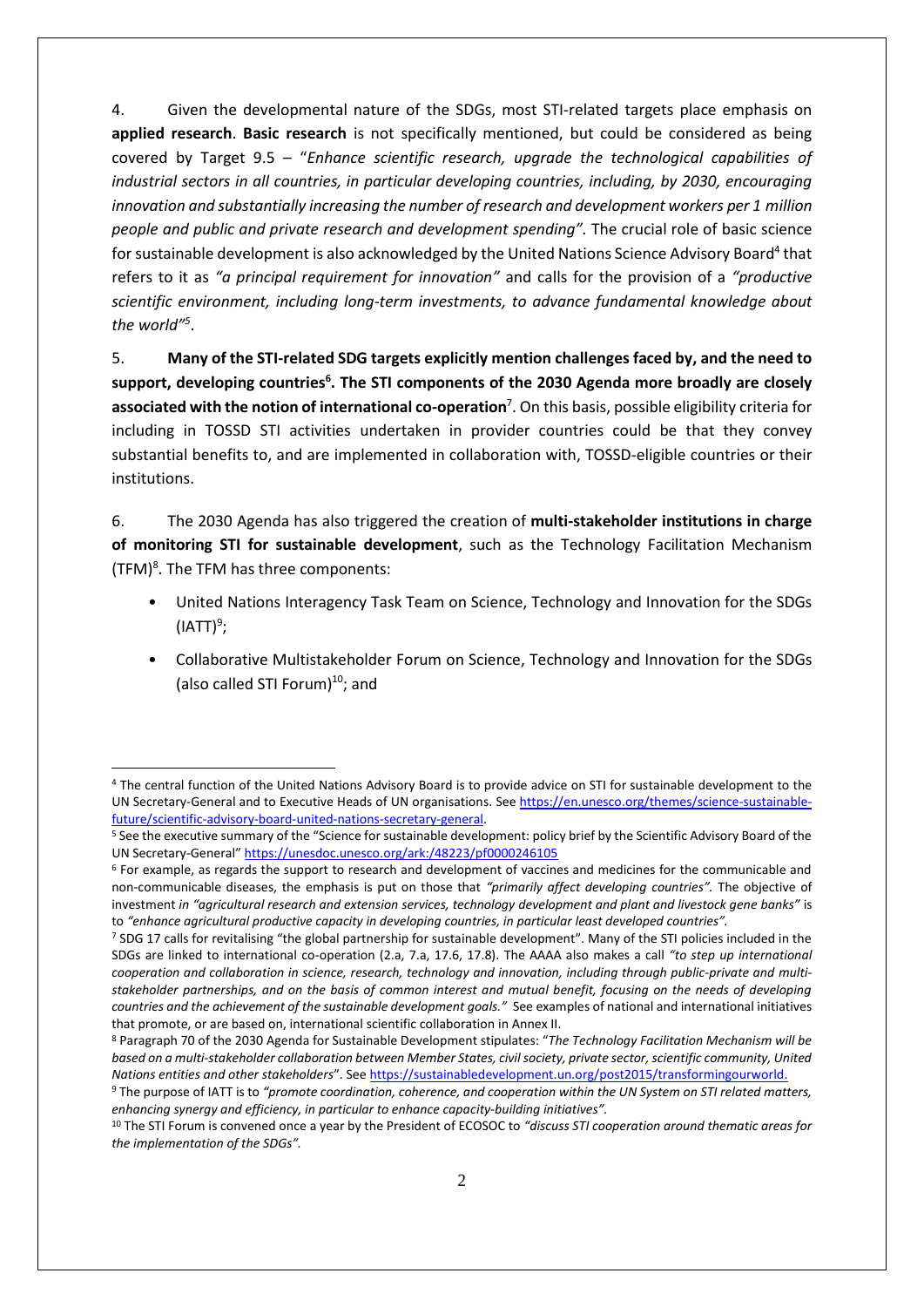• Online Platform for Technology Knowledge and Information Sharing (OPTKIS) $^{11}$ .

7. The past three STI Forums have discussed the need to develop **"STI for SDGs Roadmaps"<sup>12</sup>** at the subnational, national and international levels. Japan is one of the countries preparing such a roadmap and has in this context mapped its STI projects to the SDGs (see Figure 1).<sup>13</sup> Task Force members are invited to explore if similar initiatives have been launched in their countries.



**Figure 1. STI projects by Japan categorised by the 17 Goals (work in progress)**

*Source: Cabinet Office [https://www8.cao.go.jp/cstp/english/egm\\_presentation.pdf](https://www8.cao.go.jp/cstp/english/egm_presentation.pdf)*

8. The next STI Forum (June 2019) will discuss the establishment of a Global Pilot Programme on Science, Technology and Innovation for the SDGs Roadmaps<sup>14</sup>. It could be of interest to present the TOSSD framework at this Forum and seek feedback on its relevance for tracking STI expenditures that support developing countries in achieving the SDGs*.*

<sup>11</sup> OPTKIS will "*be used to establish a comprehensive mapping of, and serve as a gateway for, information on existing science, technology and innovation initiatives, mechanisms and programmes, within and beyond the United Nations".*  12[https://sustainabledevelopment.un.org/content/documents/19009STI\\_Roadmap\\_Background\\_Paper\\_pre\\_STI\\_Forum\\_Fi](https://sustainabledevelopment.un.org/content/documents/19009STI_Roadmap_Background_Paper_pre_STI_Forum_Final_Draft.pdf)\_

-

<sup>13</sup> Japan has also created an STI for SDGs Task Force.

[nal\\_Draft.pdf](https://sustainabledevelopment.un.org/content/documents/19009STI_Roadmap_Background_Paper_pre_STI_Forum_Final_Draft.pdf) 

<sup>14</sup>[https://sustainabledevelopment.un.org/content/documents/21323Global\\_Pilot\\_Programme\\_on\\_Science\\_Technology\\_a](https://sustainabledevelopment.un.org/content/documents/21323Global_Pilot_Programme_on_Science_Technology_and_Innovation_for_SDGs_Roadmaps.pdf) [nd\\_Innovation\\_for\\_SDGs\\_Roadmaps.pdf](https://sustainabledevelopment.un.org/content/documents/21323Global_Pilot_Programme_on_Science_Technology_and_Innovation_for_SDGs_Roadmaps.pdf)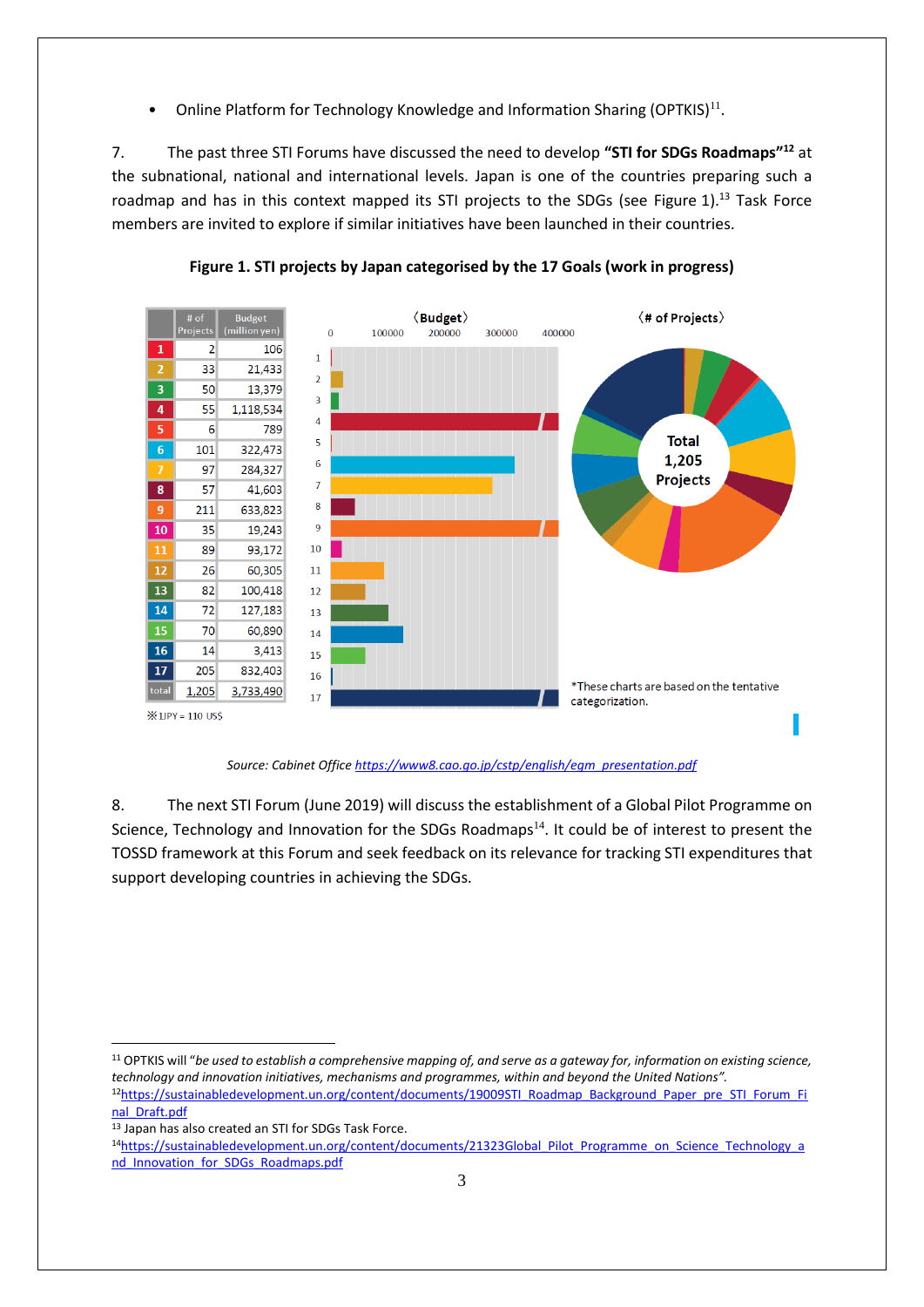#### **Issues for discussion**

- **Do Task Force members agree that research and STI activities in the provider country or in non TOSSD-eligible countries can be included in TOSSD Pillar II as long as the activities involve substantial benefit to and collaboration with TOSSD-eligible countries or their institutions?**
- **Do you agree that basic research is an important enabler of sustainable development and as such should be included in the scope of TOSSD?**
- **Are Task Force members aware of initiatives to map STI projects to SDGs in their countries?**
- **Do Task Force members see TOSSD relevant to the Global Pilot Programme on STI for SDGs Roadmaps?**

#### **III. The issue of intellectual property protection**

1

9. As noted in the introduction, the first Task Force discussion on research triggered the question of intellectual property protection and how this might affect the eligibility of activities in TOSSD Pillar II on international public goods. Given that intellectual property protection makes research excludable (impure public good), Task Force members' initial view was that patented research should not be included in TOSSD. This section provides additional information on intellectual property protection relevant to the discussion on TOSSD eligibility.

10. **Intellectual property protection is a tool to stimulate innovation**<sup>15</sup> , which in turn is a central element in the SDGs. At the same time, **it can restrict access to technology and act against the interest of both consumers** (by keeping prices high) **and downstream innovators** (who cannot freely use the technology and knowledge created through their own research). Intellectual property protection is particularly controversial in the case of officially-supported research, given that the patent holder, or the financier, is accountable to the public. The public interest lies both in the creation and dissemination of knowledge, hence the need to strike a balance between protection and access. The Addis Abeba Action Agenda (AAAA) recognises *"the importance of adequate, balanced and effective protection of intellectual property rights in both developed and developing countries in line with nationally defined priorities and in full respect of WTO rules".* It also calls for *"using public funding to enable critical projects to remain in the public domain and strive for open access to research for publicly funded projects, as appropriate."*

11. **The subject of access to knowledge and technology is particularly relevant from the perspective of developing countries.** A reflection of this is the SDG target 17.7 which "*promote[s] the development, transfer, dissemination and diffusion of environmentally sound technologies to developing countries on favourable terms, including on concessional and preferential terms, as mutually agreed".* Access to medicines – a heavily debated issue – is addressed in target 3.b, which calls for the provision of *"access to affordable essential medicines and vaccines, in accordance with the Doha Declaration on the TRIPS Agreement and Public Health, which affirms the right of developing countries to use to the full the provisions in the Agreement on Trade-related Aspects of Intellectual* 

<sup>&</sup>lt;sup>15</sup> Otherwise there would be a tendency to under-invest in the creation of knowledge because of free-rider issues.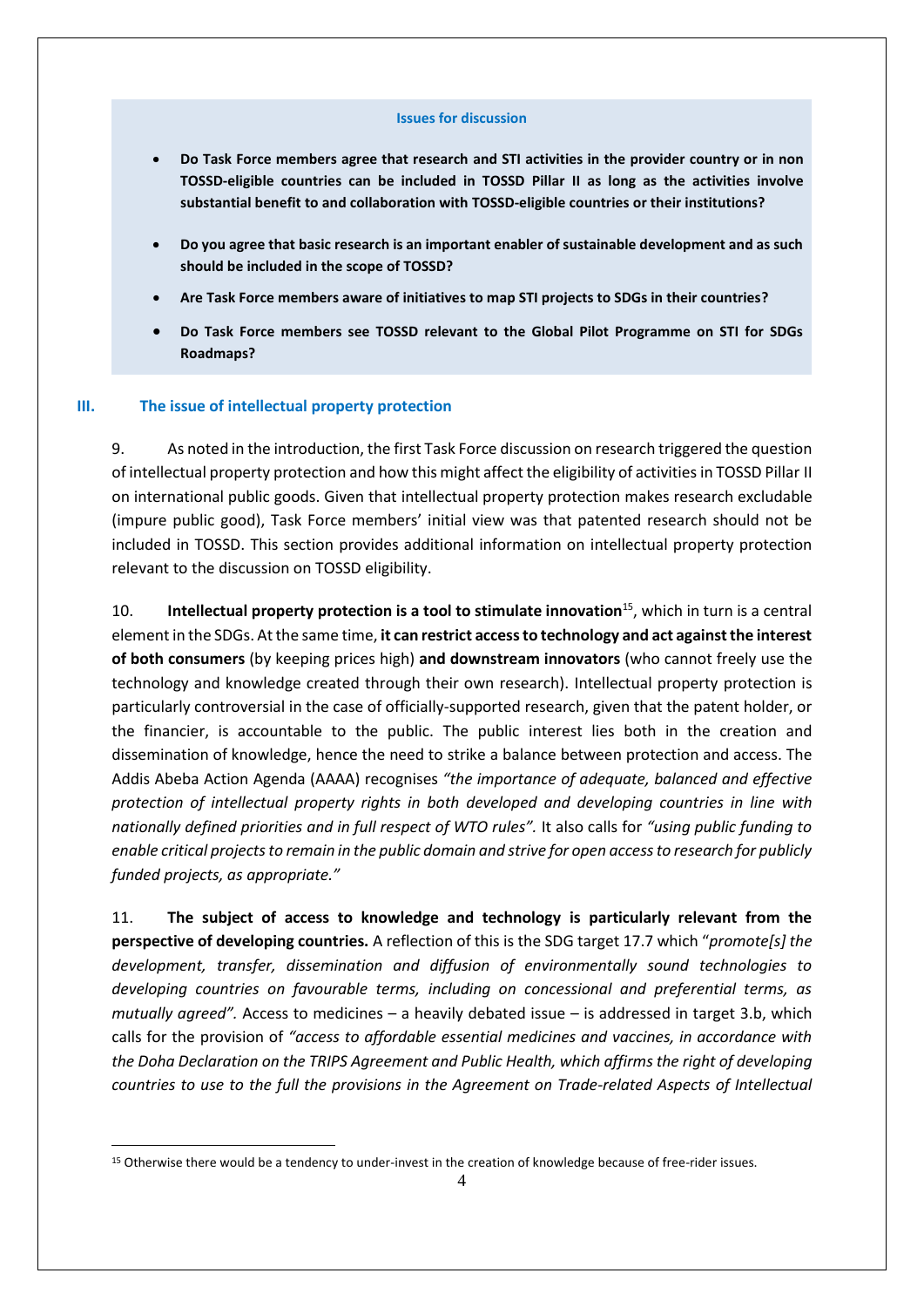*Property Rights regarding flexibilities to protect public health, and, in particular, provide access to medicines for all"*.

12. In addition to government actions that help ensure access to technology and innovation, such as the flexibilities of the TRIPS agreement (see Box 1), a number of market mechanisms facilitate technology diffusion based on intellectual property sharing. The AAAA recognises *"voluntary patent pooling and other business models, which can enhance access to technology and foster innovation*". Other examples include cross-licensing agreements, philanthropic patent pools, patent pledges and research data commons (see Annex III).

### **Box 1. The flexibilities of the Agreement on Trade-related Intellectual Property Rights (TRIPS)** <sup>16</sup>

The objective of the TRIPS agreement is to protect intellectual property rights. When the agreement entered into force in 1995, all WTO members<sup>17</sup> were bound to provide intellectual property protection, including for pharmaceutical products. In 2001, the WTO Ministerial Conference adopted the **Doha Declaration on the TRIPS Agreement and Public health**. Recognising the implications of intellectual property rights for both the development of new medicines and the price of medicines, the Declaration identified options, also called **"flexibilities"**, for WTO members to address their public health needs, and in particular ensure access to medicines for all. These options included compulsory licensing $^{18}$ , and parallel imports and exhaustion rights $^{19}$ .

Initially, the use of compulsory licences was limited to the supply of the domestic market. In order to allow countries lacking drug manufacturing capacity to effectively use compulsory licences, WTO members agreed, in 2003, to remove this obstacle. The waiver allowed producing countries to grant compulsory licences to generic suppliers exclusively for the purpose of exporting medicines to countries lacking drug manufacturing capacity. In 2005 WTO members agreed to incorporate the 2003 waiver decision into the TRIPS agreement. The amendment entered into force on 23 January 2017 after having been formally accepted by two-thirds of WTO members. This additional flexibility is therefore now an integral part of the TRIPS Agreement.

The **AAAA** specifically *"urge[s] all WTO members that have not yet accepted the amendment of the TRIPS Agreement allowing improved access to affordable medicines for developing countries to do so by the deadline of the end of 2015"*. To date, 100 WTO members have accepted the amendment.

However, concerns have been raised over the applicability of the TRIPS flexibilities. Some claim that the right of WTO members to use TRIPS flexibilities is undermined by pressure exerted by pharmaceuticals and lobbies<sup>20</sup>. In contrast, a new study<sup>21</sup> has found that the use of TRIPS flexibilities to access lower-priced generic medicines is more frequent than commonly assumed. The study identified 176 instances of the use of the TRIPS flexibilities between 2001 and 2016, of which 152 (86%) were implemented. They covered products for treating 14 different diseases.

-

<sup>&</sup>lt;sup>16</sup> [https://www.wto.org/english/thewto\\_e/minist\\_e/min01\\_e/mindecl\\_trips\\_e.htm](https://www.wto.org/english/thewto_e/minist_e/min01_e/mindecl_trips_e.htm)

<sup>&</sup>lt;sup>17</sup> The Doha Declaration extended the transition period for Least Developed Countries for implementing the TRIPS obligations relating to patents and marketing rights, and data protection for pharmaceutical products from 2006 to 2016.

<sup>&</sup>lt;sup>18</sup> WTO members have the right to grant compulsory licences which allow a company to produce a patented product or process without the consent of the patent owner. The Doha Declaration states that each Member has the right to grant compulsory licences and the freedom to determine the grounds upon which such licences are granted.

<sup>&</sup>lt;sup>19</sup> Parallel importation means importation without the consent of the patent-holder of a product patented in another country. According to the principle of exhaustion, once a patent holder has sold a patented product, he/she cannot prohibit the subsequent resale of that product since his/her rights in respect of that market have been exhausted by the act of selling the product. Since many patented products are sold at different prices in different markets, the rationale for parallel importation is to enable the import of lower-priced patented products.

<sup>&</sup>lt;sup>20</sup> See section "we can fight them" [http://makemedicinesaffordable.org/en/fixing-the-broken-patent-system-from](http://makemedicinesaffordable.org/en/fixing-the-broken-patent-system-from-marrakech-and-back-again/)[marrakech-and-back-again/](http://makemedicinesaffordable.org/en/fixing-the-broken-patent-system-from-marrakech-and-back-again/)

<sup>21</sup> <https://www.ncbi.nlm.nih.gov/pmc/articles/PMC5840629/>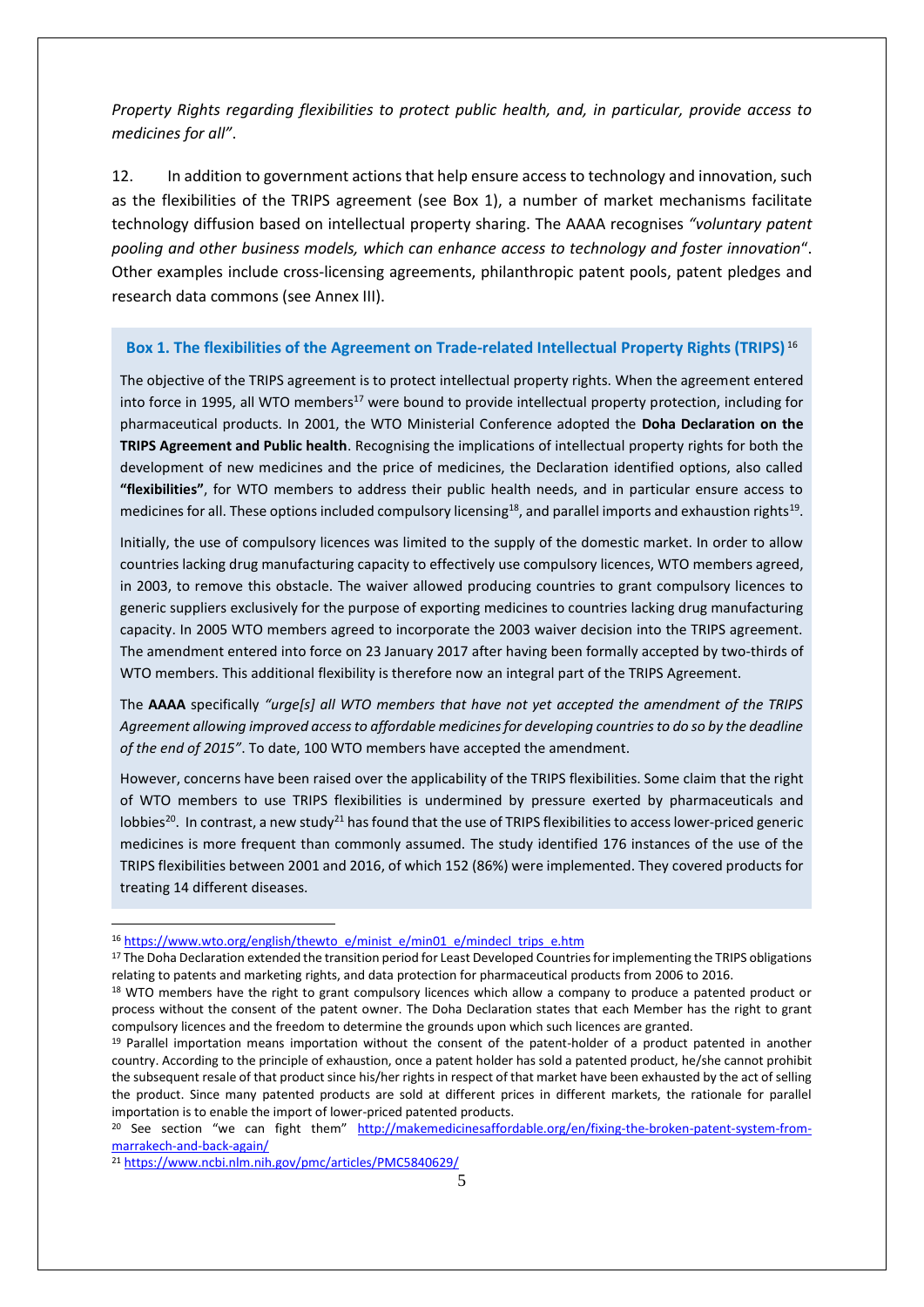13. **Intellectual property protection can thus both support and hinder sustainable development**, and the eligibility in TOSSD of patented research needs to be clarified. However, this is a complex task for the following reasons:

- It is difficult to determine a priori if a public research expenditure will lead to a patented product or not and how the patent will be managed. Given the uncertainties inherent to research activities, it is difficult to establish a link between the public funding at the moment it is provided and a potential patenting of the results of this research.
- Even if the results of a research are patented, they can be shared and disseminated.
- Although some research fields would more likely lead to patented results than others, it is difficult to make generalisations. While basic research is generally perceived as more open, it can also lead to patents.

14. Subject to the comments from Task Force members, the Secretariat suggests that **an expert meeting be organised to help set boundaries for research and STI expenditures in TOSSD**. Issues that could be discussed include:

- Should basic research be included in TOSSD, and if so, in which fields? What fields of applied research should be included? Should any safeguards be included in TOSSD for research activities? Should any fields be excluded?
- How can research and STI in provider countries help developing countries to achieve the SDGs? In the specific case of medical research, would the requirement that the provider country has accepted the amendment of the TRIPS Agreement allowing improved access to affordable medicines for developing countries be a sufficient eligibility criterion for including the activities in TOSSD?
- To what extent are the outcomes of public expenditures in research and STI kept in the public domain and accessible to developing countries? Are there methods for estimating the probability that public research is patented?
- 15. Experts that could be invited to the meeting include:

1

- ‒ **International organisations specialised in the issue of STI and patents:** Multistakeholder Forum on Science, Technology and Innovation for the SDGs; United Nations Secretary-General's High Level Panel on Access to Medicines; United Nations Scientific Advisory Board<sup>22</sup>; Technology Mechanism of the UNFCCC; UNESCO; WIPO; WTO; Directorate for Science, Technology and Innovation at the OECD; Sustainable Development Solutions Network.
- ‒ **International initiatives for knowledge and technology sharing:** Future Earth; International Aids Vaccine initiative; Neglected diseases initiative (NDI); Together Science Can.
- ‒ **Institutions in provider countries:** Canadian Institute for Advanced Research; European Institute of Technology; Institut de Recherche pour le Développement (IRD) ; Institut Pasteur; Stockholm Environment Institute.

<sup>&</sup>lt;sup>22</sup> The Secretariat of the United Nations Scientific Advisory Board is based at UNESCO in Paris. The Director-General of UNESCO serves as chairperson of the Board.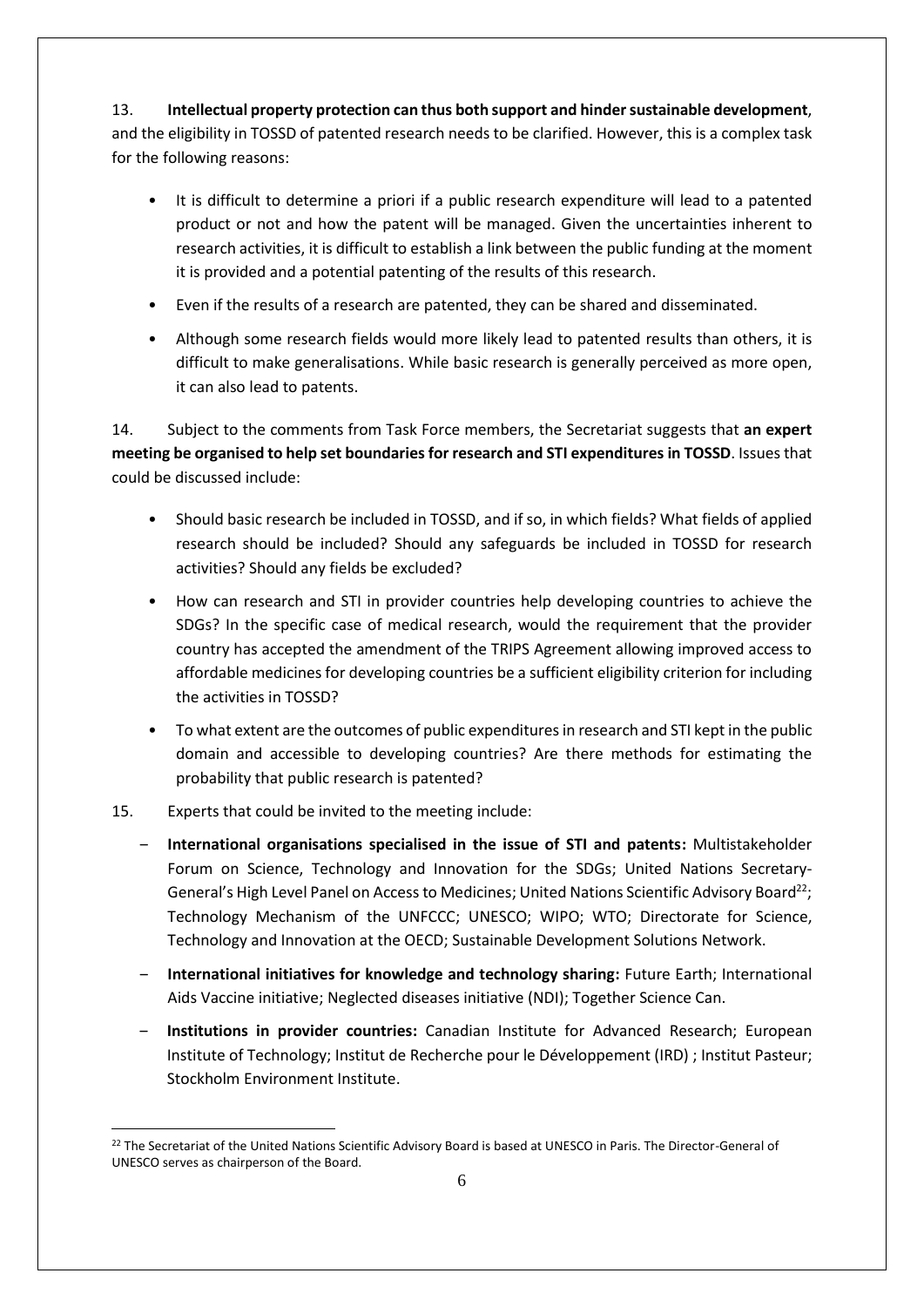- ‒ **Representatives of developing countries:** Indonesian Institute of Sciences; Nigerian Institute of Medical Research; Representatives of ministries of Health.
- ‒ **Representative of the TOSSD Task Force.**

### **Issues for discussion**

- **Do Task Force members have any comments or suggestions on how to approach the issue of intellectual property protection in TOSSD?**
- **Do Task Force members support the idea of organising an experts meeting on the issue of intellectual property rights and more broadly the treatment of STI in TOSSD? Do you have any comments on the proposed content of the meeting? Do you have any comments on the proposed list of participants? Do you have any suggestion for additional experts?**

## **IV. How to deal with research and STI in the TOSSD data survey?**

16. A TOSSD data survey will be launched in February 2019. The survey will cover both Pillar I and Pillar II activities. For the latter, a number of parameters remain to be agreed, in particular the extent to which activities need to benefit TOSSD-eligible countries and involve international collaboration, and whether research subject to intellectual property protection is included or not.

17. In order to feed future analyses and discussions on TOSSD, in particular the potential orders of magnitude of TOSSD under different eligibility scenarios, it is proposed that the data survey follows a relatively extensive approach in terms of coverage. The Task Force could then discuss the different types of research activities and whether or not they should be covered under TOSSD.

18. It is therefore proposed that respondents be invited to report in the data survey all research and development<sup>23</sup> activities that they deem relevant for the sustainable development of TOSSDeligible countries, indicating if the programme or project is undertaken under open access policy or, on the contrary, is subject to intellectual property protection. Respondents should also indicate whether the activity involves collaboration with TOSSD-eligible countries or their institutions. Based on the SDG targets, the research fields that could be covered include:

Agricultural research (target 2.a),

-

- Research and development of vaccines and medicines for the communicable and noncommunicable diseases that primarily affect developing countries (3.b),
- Recycling and re-use technologies in water and sanitation (6.a),
- Clean energy research and technology (7.a),
- Upgrading of technological capabilities in the industrial sector (9.5),
- Scientific knowledge and research in the field of marine technology (14.a),
- Initiatives to enhance knowledge sharing (17.6).

<sup>23</sup> According to the recognised definition provided by the Frascati Manual, "*Research and experimental development (R&D) comprise creative and systematic work undertaken in order to increase the stock of knowledge – including knowledge of humankind, culture and society – and to devise new applications of available knowledge*." See Frascati Manual, 2015 edition.<http://www.oecd.org/sti/frascati-manual-2015-9789264239012-en.htm>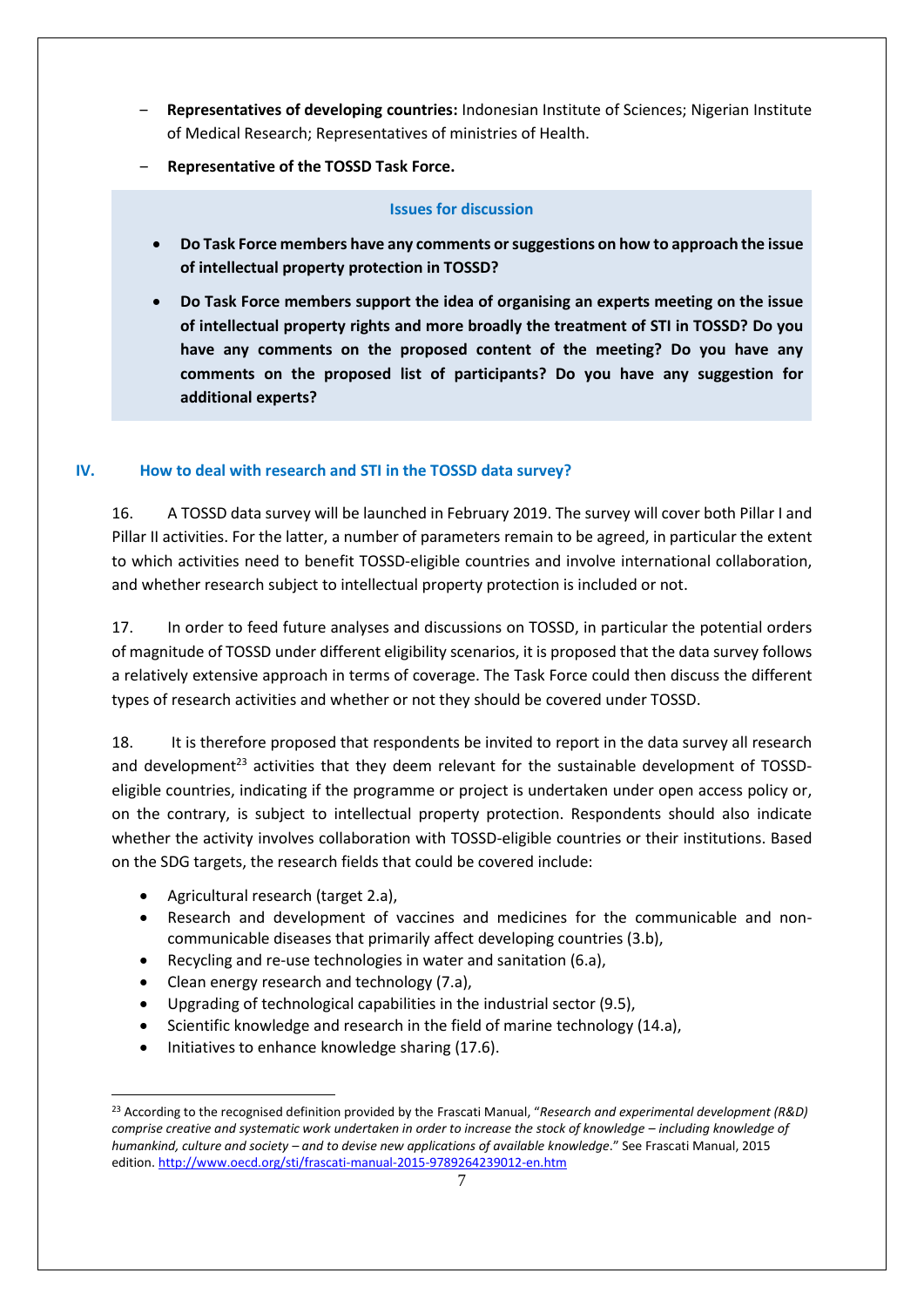19. In addition, basic research could be included (target 9.5 could be considered as having a broader scientific research coverage, see section II).

#### **Issues for discussion**

 **Do Task Force members agree with the proposed approach to reporting research and STI in the TOSSD data survey?**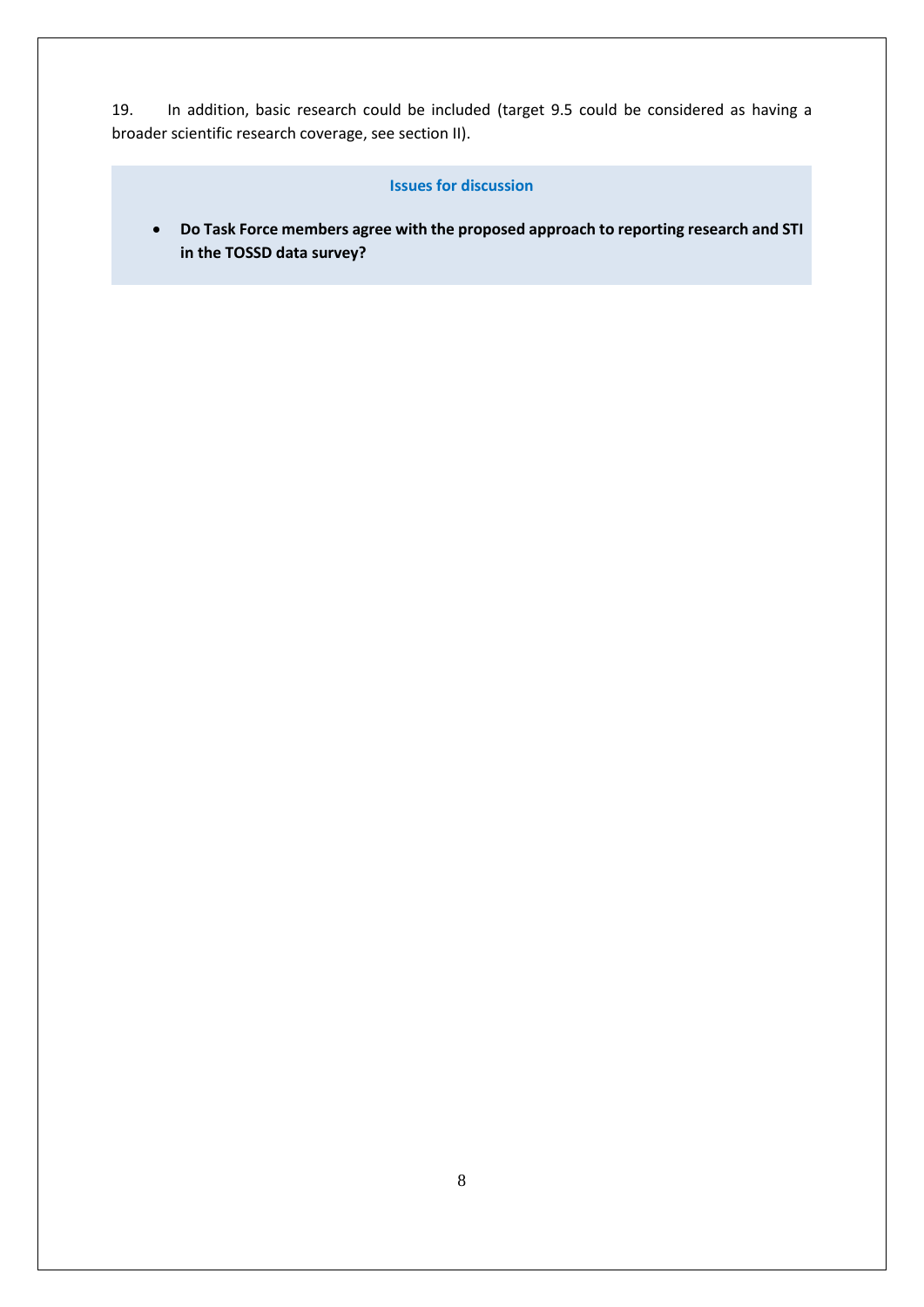# **Annex 1. Science, innovation and technology in the SDGs**

| <b>Goals</b>                                                                                                                     | <b>Targets</b>                                                                                                                                                                                                                                                                                                                                                                                                                                                                                                                                          |
|----------------------------------------------------------------------------------------------------------------------------------|---------------------------------------------------------------------------------------------------------------------------------------------------------------------------------------------------------------------------------------------------------------------------------------------------------------------------------------------------------------------------------------------------------------------------------------------------------------------------------------------------------------------------------------------------------|
| 2. End hunger, achieve food security<br>and improved nutrition and promote                                                       | 2.a.<br>investment,<br>including<br>through<br>enhanced<br>Increase<br>international cooperation, in rural infrastructure, agricultural                                                                                                                                                                                                                                                                                                                                                                                                                 |
| sustainable agriculture                                                                                                          | research and extension services, technology development and                                                                                                                                                                                                                                                                                                                                                                                                                                                                                             |
|                                                                                                                                  | plant and livestock gene banks in order to enhance agricultural                                                                                                                                                                                                                                                                                                                                                                                                                                                                                         |
|                                                                                                                                  | productive capacity in developing countries, in particular least<br>developed countries                                                                                                                                                                                                                                                                                                                                                                                                                                                                 |
| 3. Ensure healthy lives and promote                                                                                              | 3.b. Support the research and development of vaccines and                                                                                                                                                                                                                                                                                                                                                                                                                                                                                               |
| well-being for all at all ages                                                                                                   | medicines for the communicable and non-communicable<br>diseases that primarily affect developing countries, provide<br>access to affordable essential medicines and vaccines, in<br>accordance with the Doha Declaration on the TRIPS Agreement and<br>Public Health, which affirms the right of developing countries to<br>use to the full the provisions in the Agreement on Trade-Related<br>Aspects of Intellectual Property Rights regarding flexibilities to<br>protect public health, and, in particular, provide access to<br>medicines for all |
| 6. Ensure availability and sustainable<br>management of water and sanitation<br>for all                                          | 6.a. By 2030, expand international cooperation and capacity-<br>building support to developing countries in water- and sanitation-<br>related activities and programmes, including water harvesting,<br>desalination, water efficiency, wastewater treatment, recycling<br>and reuse technologies                                                                                                                                                                                                                                                       |
| 7. Ensure access to affordable, reliable,                                                                                        | 7.a. By 2030, enhance international cooperation to facilitate                                                                                                                                                                                                                                                                                                                                                                                                                                                                                           |
| sustainable and modern energy for all                                                                                            | access to clean energy research and technology, including<br>renewable energy, energy efficiency and advanced and cleaner<br>fossil-fuel technology, and promote investment in energy                                                                                                                                                                                                                                                                                                                                                                   |
|                                                                                                                                  | infrastructure and clean energy technology                                                                                                                                                                                                                                                                                                                                                                                                                                                                                                              |
| 8. Promote sustained, inclusive and<br>sustainable economic growth, full and<br>productive employment and decent<br>work for all | 8.2. Achieve higher levels of economic productivity through<br>diversification, technological upgrading and innovation, including<br>through a focus on high-value added and labour-intensive sectors                                                                                                                                                                                                                                                                                                                                                   |
| resilient<br><b>Build</b><br>infrastructure,<br>9.                                                                               | 9.5. Enhance scientific research, upgrade the technological                                                                                                                                                                                                                                                                                                                                                                                                                                                                                             |
| promote inclusive and<br>sustainable<br>industrialization and foster innovation                                                  | capabilities of industrial sectors in all countries, in particular<br>developing countries, including, by 2030, encouraging innovation                                                                                                                                                                                                                                                                                                                                                                                                                  |
|                                                                                                                                  | and substantially increasing the number of research and                                                                                                                                                                                                                                                                                                                                                                                                                                                                                                 |
|                                                                                                                                  | development workers per 1 million people and public and private                                                                                                                                                                                                                                                                                                                                                                                                                                                                                         |
|                                                                                                                                  | research and development spending                                                                                                                                                                                                                                                                                                                                                                                                                                                                                                                       |
|                                                                                                                                  | 9.b. Support domestic technology development, research and                                                                                                                                                                                                                                                                                                                                                                                                                                                                                              |
|                                                                                                                                  | innovation in developing countries, including by ensuring a<br>conducive<br>policy environment for, inter alia, industrial                                                                                                                                                                                                                                                                                                                                                                                                                              |
|                                                                                                                                  | diversification and value addition to commodities                                                                                                                                                                                                                                                                                                                                                                                                                                                                                                       |
| 14. Conserve and sustainably use the                                                                                             | 14.4 By 2020, effectively regulate harvesting and end overfishing,                                                                                                                                                                                                                                                                                                                                                                                                                                                                                      |
| oceans, seas and marine resources for                                                                                            | illegal, unreported and unregulated fishing and destructive fishing                                                                                                                                                                                                                                                                                                                                                                                                                                                                                     |
| sustainable development                                                                                                          | practices and implement science-based management plans, in<br>order to restore fish stocks in the shortest time feasible, at least                                                                                                                                                                                                                                                                                                                                                                                                                      |
|                                                                                                                                  | to levels that can produce maximum sustainable yield as                                                                                                                                                                                                                                                                                                                                                                                                                                                                                                 |
|                                                                                                                                  | determined by their biological characteristics                                                                                                                                                                                                                                                                                                                                                                                                                                                                                                          |
|                                                                                                                                  | 14.a. Increase scientific knowledge, develop research capacity                                                                                                                                                                                                                                                                                                                                                                                                                                                                                          |
|                                                                                                                                  | and transfer marine technology, taking into account the                                                                                                                                                                                                                                                                                                                                                                                                                                                                                                 |
|                                                                                                                                  | Intergovernmental Oceanographic Commission Criteria and<br>Guidelines on the Transfer of Marine Technology, in order to                                                                                                                                                                                                                                                                                                                                                                                                                                 |
|                                                                                                                                  | improve ocean health and to enhance the contribution of marine                                                                                                                                                                                                                                                                                                                                                                                                                                                                                          |
|                                                                                                                                  | biodiversity to the development of developing countries, in                                                                                                                                                                                                                                                                                                                                                                                                                                                                                             |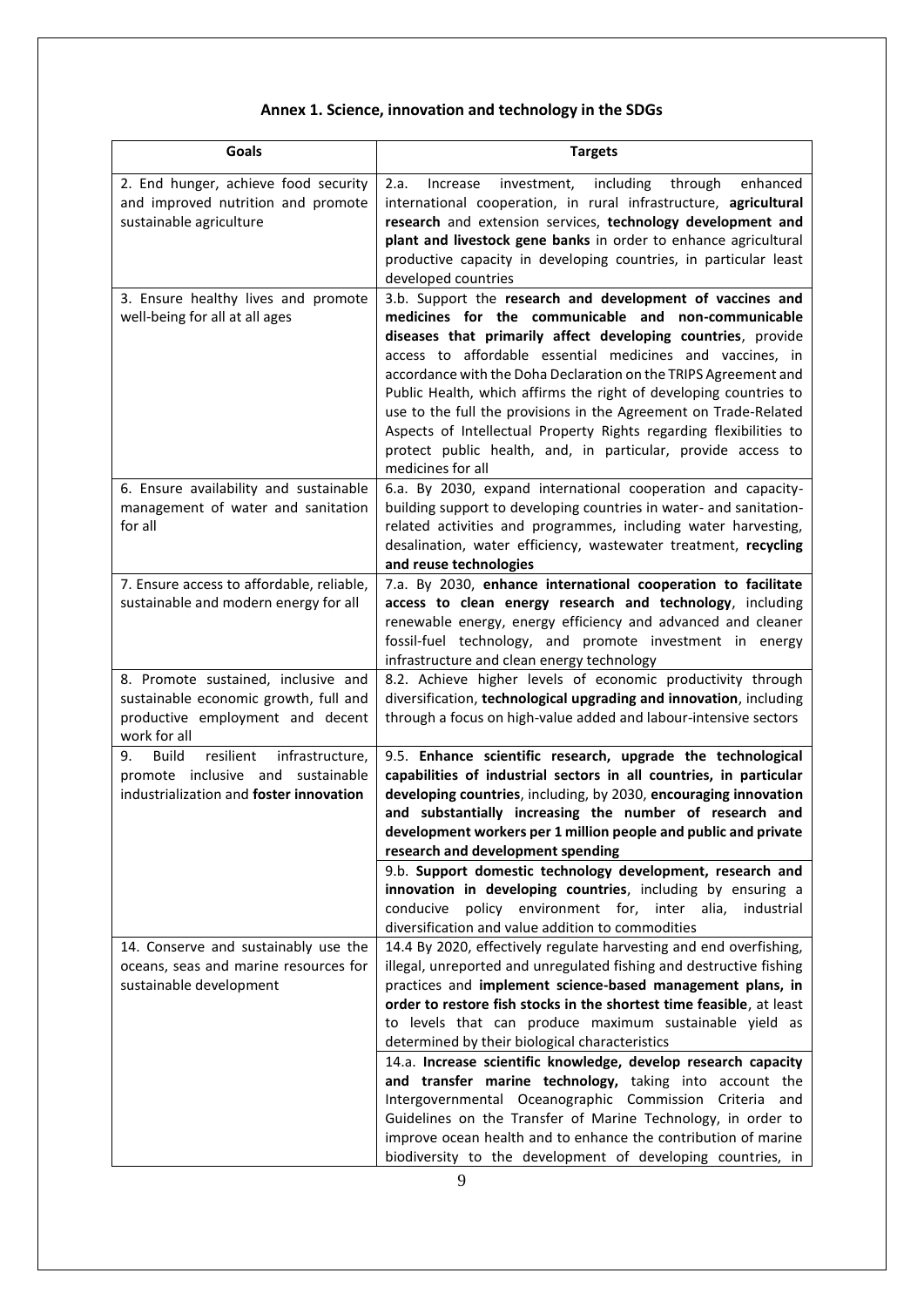|                                         | particular small island developing States and least developed<br>countries |
|-----------------------------------------|----------------------------------------------------------------------------|
| the<br>17. Strengthen<br>οf<br>means    | 17.6. Enhance North-South, South-South and triangular regional             |
| implementation and<br>revitalize<br>the | and international cooperation on and access to science,                    |
| global partnership for sustainable      | technology and innovation and enhance knowledge sharing on                 |
| development                             | mutually agreed terms, including through improved coordination             |
|                                         | among existing mechanisms, in particular at the United Nations             |
|                                         | level, and through a global technology facilitation mechanism              |
|                                         | 17.7. Promote the development, transfer, dissemination and                 |
|                                         | diffusion of environmentally sound technologies to developing              |
|                                         | countries on favourable terms, including on concessional and               |
|                                         | preferential terms, as mutually agreed                                     |
|                                         | 17.8. Fully operationalize the technology bank and science,                |
|                                         | technology and innovation capacity-building mechanism for least            |
|                                         | developed countries by 2017 and enhance the use of enabling                |
|                                         | technology, in particular information and communications                   |
|                                         | technology                                                                 |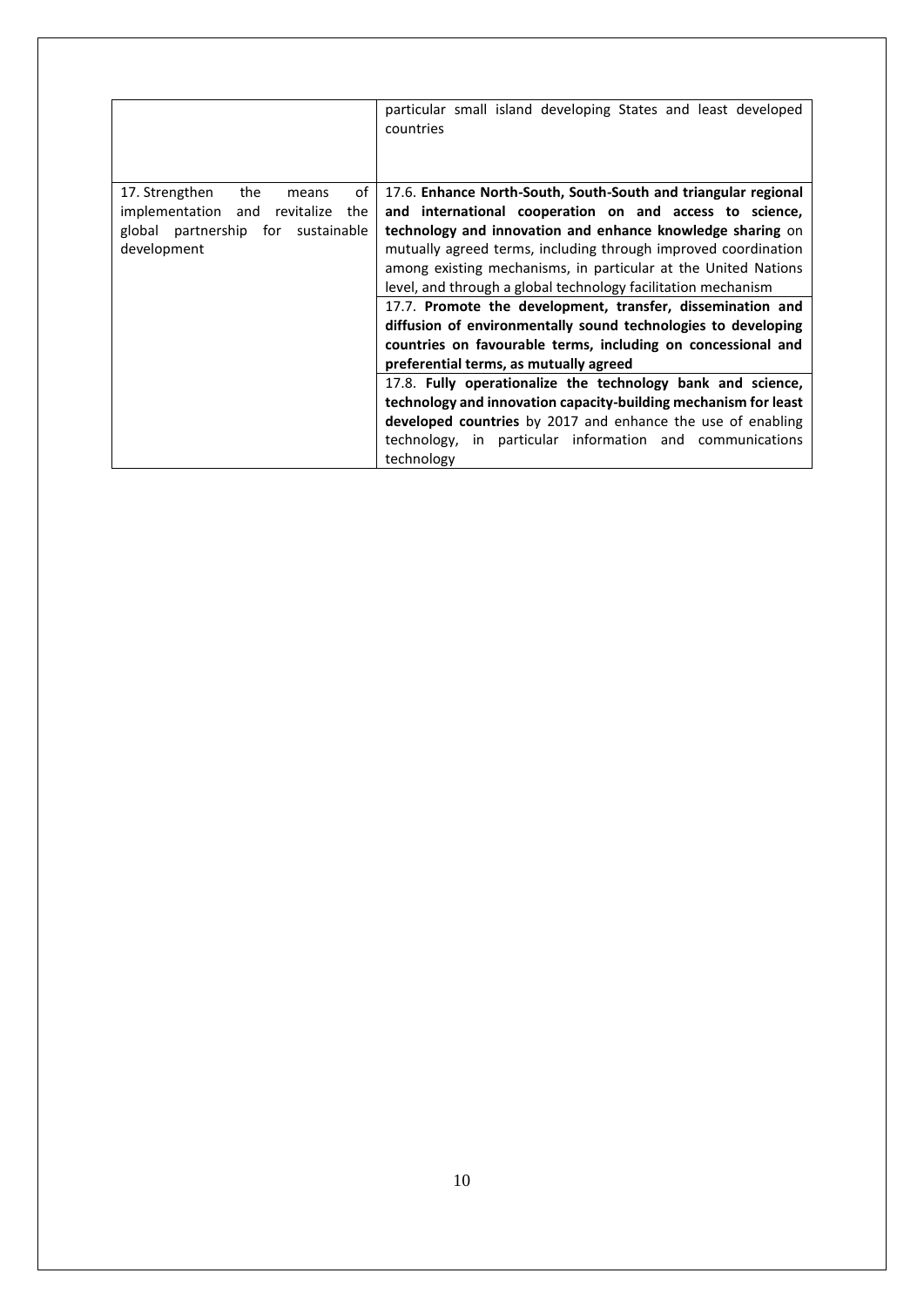# **Annex II. Examples of international and national institutions and initiatives promoting international scientific collaboration**

| <b>Intergovernmental initiatives</b>                                           |                                                                                                                                                                                                                                                                                                                                                                                                                                                                                                                                         |  |
|--------------------------------------------------------------------------------|-----------------------------------------------------------------------------------------------------------------------------------------------------------------------------------------------------------------------------------------------------------------------------------------------------------------------------------------------------------------------------------------------------------------------------------------------------------------------------------------------------------------------------------------|--|
| Group on Earth<br>Observations<br>(GEO)                                        | The Group on Earth Observations (GEO) is an intergovernmental partnership that<br>improves the availability, access and use of Earth observations for a sustainable planet.                                                                                                                                                                                                                                                                                                                                                             |  |
| Green Growth<br>Knowledge<br>Platform (GGKP)                                   | GGKP is a global network for international organisations and research institutes that<br>identifies and addresses major knowledge gaps in green growth theory and practice.<br>"By encouraging widespread collaboration and world-class research, the GGKP offers<br>practitioners and policymakers the policy guidance, good practices, tools, and data<br>necessary to support the transition to a green economy."                                                                                                                    |  |
| Future Earth (FE)                                                              | Future Earth is a global, independent platform for scientific collaboration on global<br>change research and sustainability. It notably works to "develop the knowledge and<br>tools that nations across the globe need to meet the United Nations' 17 Sustainable<br>Development Goals." Future Earth is funded by a range of private and public<br>foundations, government agencies, universities and other groups.                                                                                                                   |  |
| The Technology<br>Mechanism of the<br><b>UNFCCC</b>                            | In order to facilitate technology development and transfer to developing countries, the<br>Conference of the Parties established in 2010 the Technology Mechanism, which<br>includes two bodies: the Technology Executive Committee and the Climate Technology<br>Centre and Network.                                                                                                                                                                                                                                                   |  |
| Sustainable<br>Development<br><b>Solutions Network</b><br>(SDSN)               | The UN Sustainable Development Solutions Network (SDSN) is a global network that<br>operates under the auspices of the UN Secretary-General and mobilizes global scientific<br>and technological expertise to promote practical solutions for sustainable development,<br>including the implementation of the Sustainable Development Goals (SDGs) and the<br>Paris Climate Agreement.                                                                                                                                                  |  |
|                                                                                | <b>Public-Private partnerships</b>                                                                                                                                                                                                                                                                                                                                                                                                                                                                                                      |  |
| Consultative<br>Group for<br>International<br>Agricultural<br>Research (CGIAR) | The CGIAR is the largest global agricultural innovation network working towards " $a$<br>world free of poverty, hunger and environmental degradation". CGIAR includes 3000<br>partners from national governments, academic institutions, global policy bodies, private<br>companies and NGOs. Its research activities include food security, environment, health,<br>climate and prosperity.                                                                                                                                            |  |
| Gavi, the Vaccine<br>Alliance                                                  | Created in 2000, Gavi is an international public private partnership bringing together<br>public and private sectors with the shared goal of creating equal access to new and<br>underused vaccines for children living in the world's poorest countries. Members of Gavi<br>include national governments, both from advanced and developing countries,<br>international organisations, private foundations, CSOs.                                                                                                                      |  |
| <b>International AIDS</b><br>Vaccine Initiative                                | The International AIDS Vaccine Initiative (IAVI) is a non-profit scientific organisation<br>whose mission is to develop vaccines and other biomedical innovations that prevent<br>HIV infection. IAVI works with more than 100 academic, industry, government, civil<br>society, clinical, and community partners in more than 25 countries. IAVI is committed<br>to supporting the broad field of HIV vaccine research and to fostering collaborations<br>that accelerate the development and availability of new prevention products. |  |
| Other international partnerships and initiatives                               |                                                                                                                                                                                                                                                                                                                                                                                                                                                                                                                                         |  |
| Neglected<br>diseases initiative<br>(DNDi)                                     | Drugs for Neglected Diseases initiative (DNDi) is a collaborative non-profit drug<br>research and development (R&D) organisation that develops new treatments for<br>neglected diseases. DNDi aims to deliver safe, effective, quality products that are<br>affordable to poor populations.                                                                                                                                                                                                                                             |  |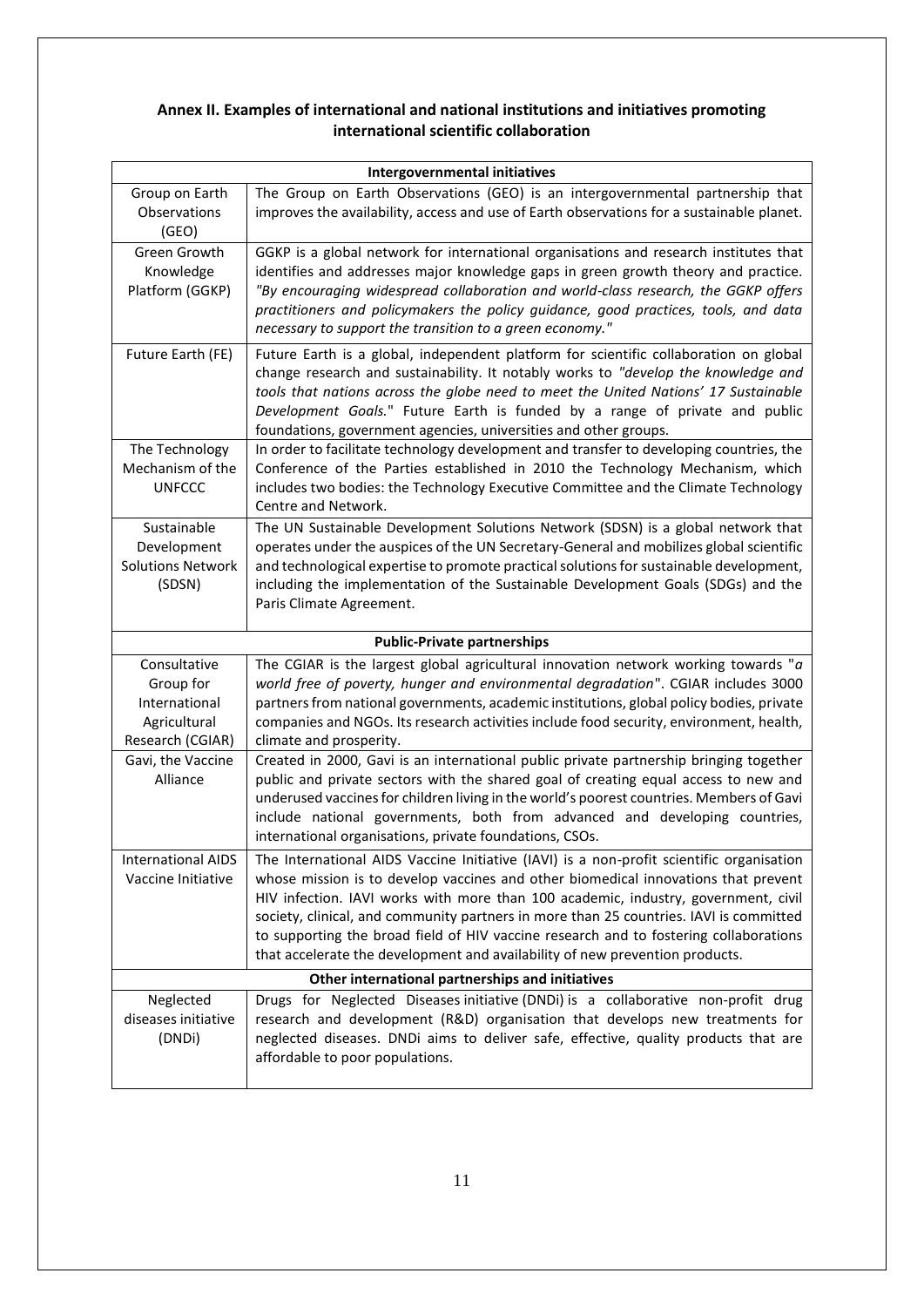| <b>Global Antibiotic</b><br>research and<br>Development<br>Partnership<br>(GARDP) | The Global Antibiotic Research & Development Partnership (GARDP) is a non-profit<br>research and development initiative that was established in May 2016 as a joint<br>initiative by the World Health Organization (WHO) and the Drugs for Neglected<br>Diseases initiative (DNDi). The initiative addresses global public health needs by<br>developing and delivering new or improved antibiotic treatments while endeavouring<br>to ensure sustainable access.                                                                                                                                                                                                                                                                                                                                                                        |  |
|-----------------------------------------------------------------------------------|------------------------------------------------------------------------------------------------------------------------------------------------------------------------------------------------------------------------------------------------------------------------------------------------------------------------------------------------------------------------------------------------------------------------------------------------------------------------------------------------------------------------------------------------------------------------------------------------------------------------------------------------------------------------------------------------------------------------------------------------------------------------------------------------------------------------------------------|--|
| Medicines for<br>Malaria venture<br>(MMV)                                         | The mission of MMV is to reduce the burden of malaria in disease-endemic countries by<br>discovering, developing and delivering new, effective and affordable antimalarial drugs.                                                                                                                                                                                                                                                                                                                                                                                                                                                                                                                                                                                                                                                        |  |
| <b>Together Science</b><br>Can                                                    | Together Science Can is an international campaign that has been started by<br>organisations from across the world to celebrate and protect international collaboration<br>science in science.                                                                                                                                                                                                                                                                                                                                                                                                                                                                                                                                                                                                                                            |  |
| Institutions in provider countries                                                |                                                                                                                                                                                                                                                                                                                                                                                                                                                                                                                                                                                                                                                                                                                                                                                                                                          |  |
| Canadian Institute<br>for Advanced<br>research (CIFAR)                            | Established in 1982, CIFAR is a Canadian-based, international research institute with<br>nearly 400 fellows, scholars and advisors from 18 countries. CIFAR brings together<br>researchers from across disciplines and borders to address important challenges facing<br>the world. CIFAR supports research with the potential for global impact. In 2017, CIFAR<br>was chosen by the Canadian government to lead the \$125 million Pan-Canadian<br>Artificial Intelligence Strategy.                                                                                                                                                                                                                                                                                                                                                    |  |
| Horizon 2020<br>(European Union)                                                  | Horizon 2020 is the largest European Union research and innovation programme. It has<br>been endowed with almost EUR 80 billion of funding over the period 2014-2020. In most<br>of the calls of Horizon 2020, participants from all over the world can participate. In<br>addition, "several topics strongly encourage or require cooperation with non-EU<br>partners in collaborative projects, target a certain country/region or refer to global<br>initiatives, like the Global Alliance for Chronic Diseases or the Belmont Forum."                                                                                                                                                                                                                                                                                                |  |
| Institut de<br>Recherche pour le<br>Développement<br>(IRD)                        | The IRD (French National Research Institute for Sustainable Development) is a French<br>public institution that carries out research on sustainable development. Its model is<br>based on equitable scientific partnership with developing countries, primarily those in<br>the intertropical regions and the Mediterranean area. 35% of agents working of agents<br>working for IRD are based outside mainland France.                                                                                                                                                                                                                                                                                                                                                                                                                  |  |
| <b>SATREPS</b>                                                                    | SATREPS is a Japanese government program that promotes international joint research<br>targeting global issues and involving partnerships between researchers in Japan and<br>developing countries. The program is structured as a collaboration between the Japan<br>Science and Technology Agency (JST), which provides competitive research funds for<br>science and technology projects, the Japan Agency for Medical Research and<br>Development (AMED), which provides competitive research funds for medical research<br>and development, and the Japan International Cooperation Agency (JICA), which<br>provides development assistance (ODA). Based on the needs of developing countries,<br>the program aims to address global issues and lead to research outcomes of practical<br>benefit to both local and global society. |  |
| Stockholm<br>Environment<br>Institute (SEI)                                       | The Stockholm Environment Institute is non-profit research and policy organization<br>working on sustainable development and environmental issues. The Swedish<br>International Development Cooperation Agency (Sida) is the largest single donor of SEI.<br>SEI has offices in five continents around the world, and works locally, regionally and<br>globally.                                                                                                                                                                                                                                                                                                                                                                                                                                                                         |  |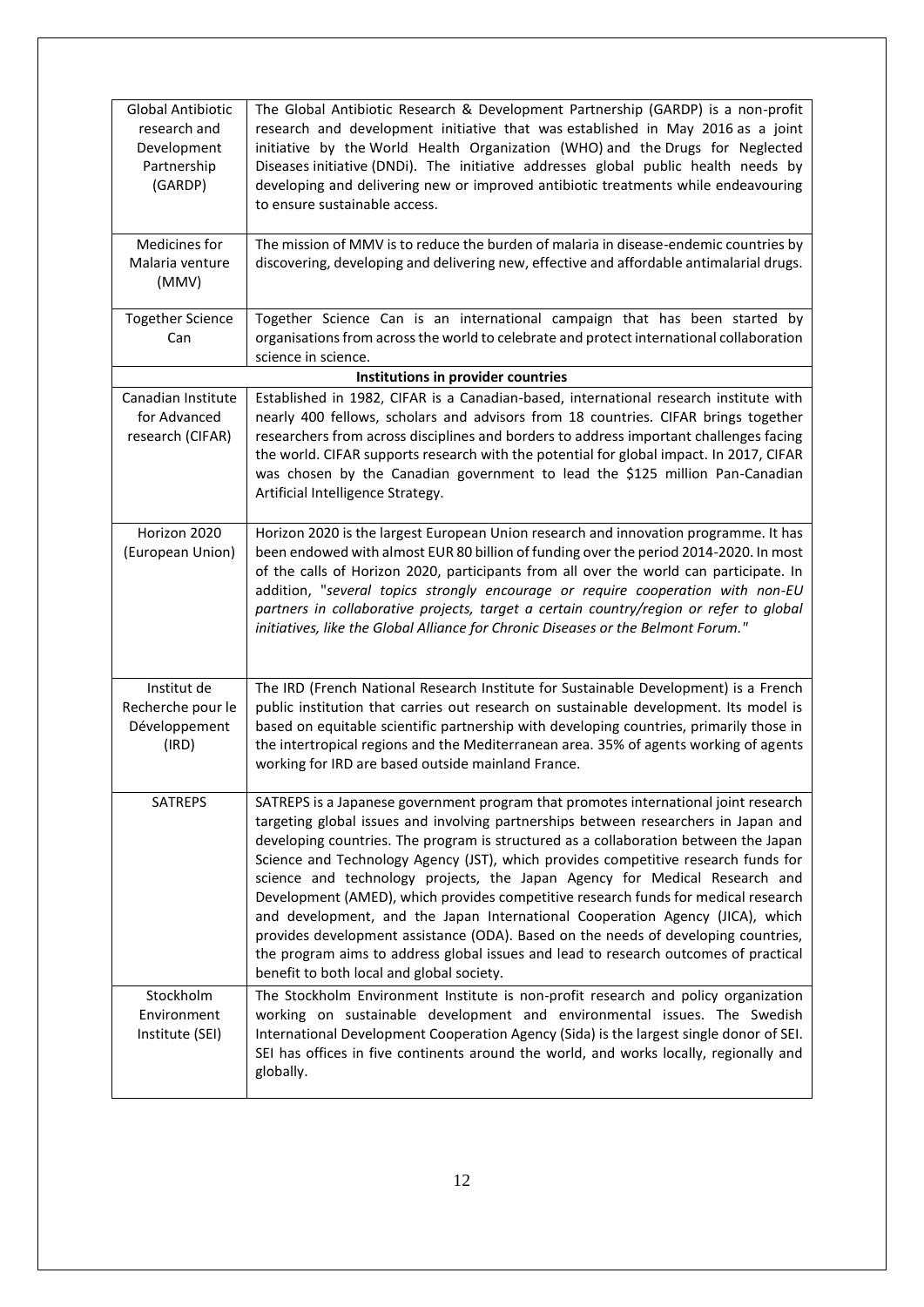### **Annex III. Market mechanisms for diffusing technologies through intellectual property sharing**

**Cross-licensing agreements**. Patent owners license patented inventions to other parties generally without monetary royalties. These agreements are subject to anti-trust and competition law are generally used when each party's patents covers different aspects of a given commercial product. Cross-licensing allows each party to maintain freedom to commercialise inventions in their respective markets.

**Patent pools** Patent pools allow firms to combine their patents, share them with other patent holders and, in some cases, license them to other firms as a package. They are subject to close scrutiny by competition authorities to ensure that they do not hinder access to the market by hindering competition. Patent pools generally operate when the patents are complement rather than substitutes. Despite the commercial success and broad market adoption of patent pools in fields such as consumer electronics and semiconductors, commercial patent pools have not achieved similar levels of success in other industries (Reynolds et,  $2017<sup>24</sup>$ )

**Philanthropic patent pools** A number of pooling arrangements organised principally to achieve humanitarian ends have achieved some success. For example golden rice, a genetically-engineered Vitamin A-rich rice variant that was developed by researchers in Europe to address issues of malnutrition in the developing world was the subject of a patent pool. Another example of philanthropic patent pooling for global public health is the Medicines Patent Pool (MPP), which was launched in 2009 to improve access to affordable HIV/AIDS medications in the developing world. The MPP offered royalty-free licenses from pharmaceutical patent holders and in turn granted lowor no-cost sublicenses to manufacturers that committed to produce and sell drugs to users in lowincome countries. The success of the pool owed must to the participation of public research patent holders (e.g. NIH in the US) and private firms.

**Patent pledges** are the voluntary disclosure and non-assertion of patents whereby the assignee retains ownership but pledges not to assert patent rights. The EcoPatent Commons (EPC) for green technologies, formed by coalition of large industrial firms including IBM, Nokia, Sony, DuPont, Dow, HP, Sony, and Xerox is the most prominent example to date. In contrast to cross-licensing and patent pools, patent owners in the EcoPC committed to maintain ownership of their patents, which is costly, while making those patents freely accessible to third parties, including competitors. Each EPC member firm had to identify specific environment-related patents and commit not to assert those patents against any technology that reduces/eliminates natural resource consumption, reduces/eliminates waste generation or pollution, or otherwise provides environmental benefit(s). A post-mortem evaluation of the EPC by Contreras, Hall and Helmer (2018)<sup>25</sup> found that lack of the lack of information on patent usage meant that it was difficult to gauge the success of the initiative and thus to attract other firms; make adjustments to its structure and management and improve performance. The authors concluded that effective technology diffusion requires more than patent non-assertion, especially in the developing world.

**Research data commons.** Sharing of research data offers another way to facilitate innovation and development is through the sharing and dissemination of research data. When data sharing is conducted in a systematic manner and data is made available through a broadly accessible

<sup>25</sup> (Contreras, J, Hall B., and Helmers, C. 2018)

<u>.</u>

Assessing the Effectiveness of the Eco-Patent Commons A Post-mortem Analysis .CIGI Papers No.161 — February 2018

<sup>24</sup> Reynolds, J., Contreras J. and Sarnof, J. *Solar Climate Engineering and Intellectual Property: Toward a Research Commons*, 2017), Minnesota Journal of Law Science and Technology, 2017, Volume I, Issue 18, Article 2.